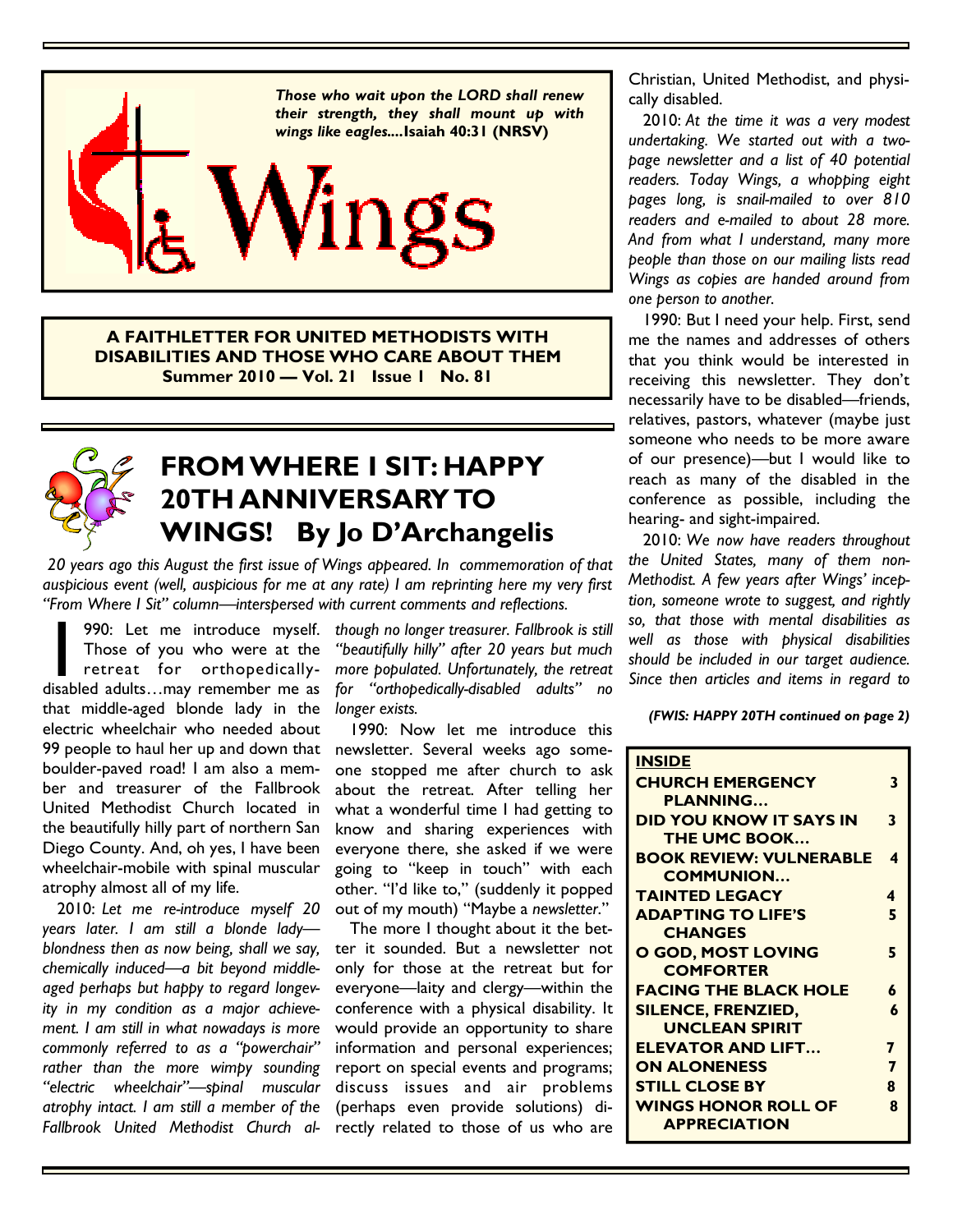#### **Wings Summer 2010 Page 2**



*C*  $\mathcal{L}$  topics like mental illness and cog*nitive impairment have regularly appeared here.*

 1990: Second, send me news about yourself and others—marriages, births, jobs, achievements-any lifemovements (up, down, or sideways). Also, send me news about goings-on in your local church and in the conference. Often we don't hear about things that happen (or that don't happen and should) in our churches and in our conference which are of interest to us. And you might send news clippings, cartoons, or items from other sources which fit into this newsletter.

 Finally, send me your opinions and views. For example, how should we be described? Physically disabled, handicapped, or challenged? The last is the trendy phrase right now. It presents a more positive image, but in some situations it's a trifle understated ("Oh, Lord, I'm really being challenged today!"). Also, what other kinds of stories or items would you like to see here? *(FWIS: HAPPY 20TH continued from page 1)* Finally, send me your opinions and *obviously needed to have my own disability* 

> 2010: *Speaking of "politically correct" descriptions, did you notice my reference in the fourth paragraph of that inaugural column to "the disabled"—as though we all composed some sort of single entity wholly characterized by disabled-ness? I*



**A** non-official quarterly newsletter for United Methodists with disabling conditions and all others interested in the issues of disability, accessibility, and the church

#### **FOUNDER/EDITOR COMPUTER LAYOUT/GRAPHIC DESIGN**  Jo D'Archangelis

**CORRESPONDENCE** Send all correspondence—including feedback, original writings, items from other sources, and changes of address—to Io D'Archangelis, Editor; mailing address: 592 Ammunition Road, Apt. 1, Fallbrook, CA 92028-3191; phone/fax: 760-723-2668 (please call before faxing); e-mail: jdarchangelis@ roadrunner.com.

**E-WINGS** Two electronic versions of *Wings* are available for those who are visionimpaired and have computer "reading" devices, those who have difficulty handling paper and print publications, those who live outside the United States and its possessions, and/or those who just prefer computer viewing: (1.) A document version in partially formatted text without graphics available to those able to open attached files in Microsoft Word Document 97-2003 or higher (this version seems to work best for those who use computer "reading" devices), and (2.) A fully newsletterformatted version with color graphics available to those able to open attached files in PDF format with Adobe Reader 6.0 or higher software (Adobe Reader software is easily downloaded from Adobe.com without charge). E-mail Jo D'Archangelis at jdarchangelis@roadrunner.com to request one, or both, of these versions.

**WINGS ON THE WEB** Selected back issues of *Wings* in PDF format plus information about the newsletter and its founder/editor may be found at the website of the United Methodist Association Of Ministers With Disabilities (UMAMD), www.umdisabledministers.org/wings000.html.

**DONATIONS** *Wings* is an all-volunteer undertaking, but financial assistance is needed for printing and mailing costs as well as for the purchase and maintenance of the computer equipment used by the editor. Most of our funding comes from reader donations. There are no subscription fees. If you think *Wings* is worth it, please make out a check or money order payable to "Fallbrook United Methodist Church" (or "FUMC"), mark it "Wings," and mail it to Fallbrook United Methodist Church; church address: 1844 Winterhaven Road, Fallbrook, CA 92028; phone: 760-728-1472; fax: 760-728-7433; e-mail: FUMC1887@sbcglobal.net.

*sensitivity raised a notch or two.* 

1990: Please write me at the church address below. I hope to bring this newsletter out bimonthly, so the next one should be sometime in October.

 2010: *It soon became apparent that a quarterly publication schedule was better for me and also for those assisting me..* 

1990: *U*ntil then, may God help you around, under, over, or through that next barrier.

 2010: *At this point in our anniversary celebration, I'd like to raise a glass of good Methodist grape juice in a toast to those people who have made the past 20 years of Wings possible—church friends who have folded, collated, labeled, sorted, sealed, and schlepped copies of Wings to and from the printers and the post office; my sister Jill who updates the snail mailing list on a regular basis and prints up the mailing labels on her computer; and all those readers of Wings who have kept it aloft with their prayers, their words of encouragement and support, and their financial gifts.* 

 *And, of course, I am most grateful to God who put the thought of a newsletter into my mind 20 years ago at the seemingly chance remark of a church friend. Wings has brought purpose and a lot of sheer enjoyment to my life. Hopefully, it has also brought some needed inspiration, enlightenment, and information to its readers. Most of all, I hope it has helped not only those who are non-disabled but also those of us who are disabled to be more aware of the gifts and graces we as a community can and do bring to the church.* 

 *Until we meet again, may God enable us all—disabled and non-disabled, laity and clergy, Methodist and non-Methodist—to make our way around, under, over, or through that next barrier.* 

Please note that *Wings* editor Jo D'Archangelis has a new e-mail address: jdarchangelis@roadrunner.com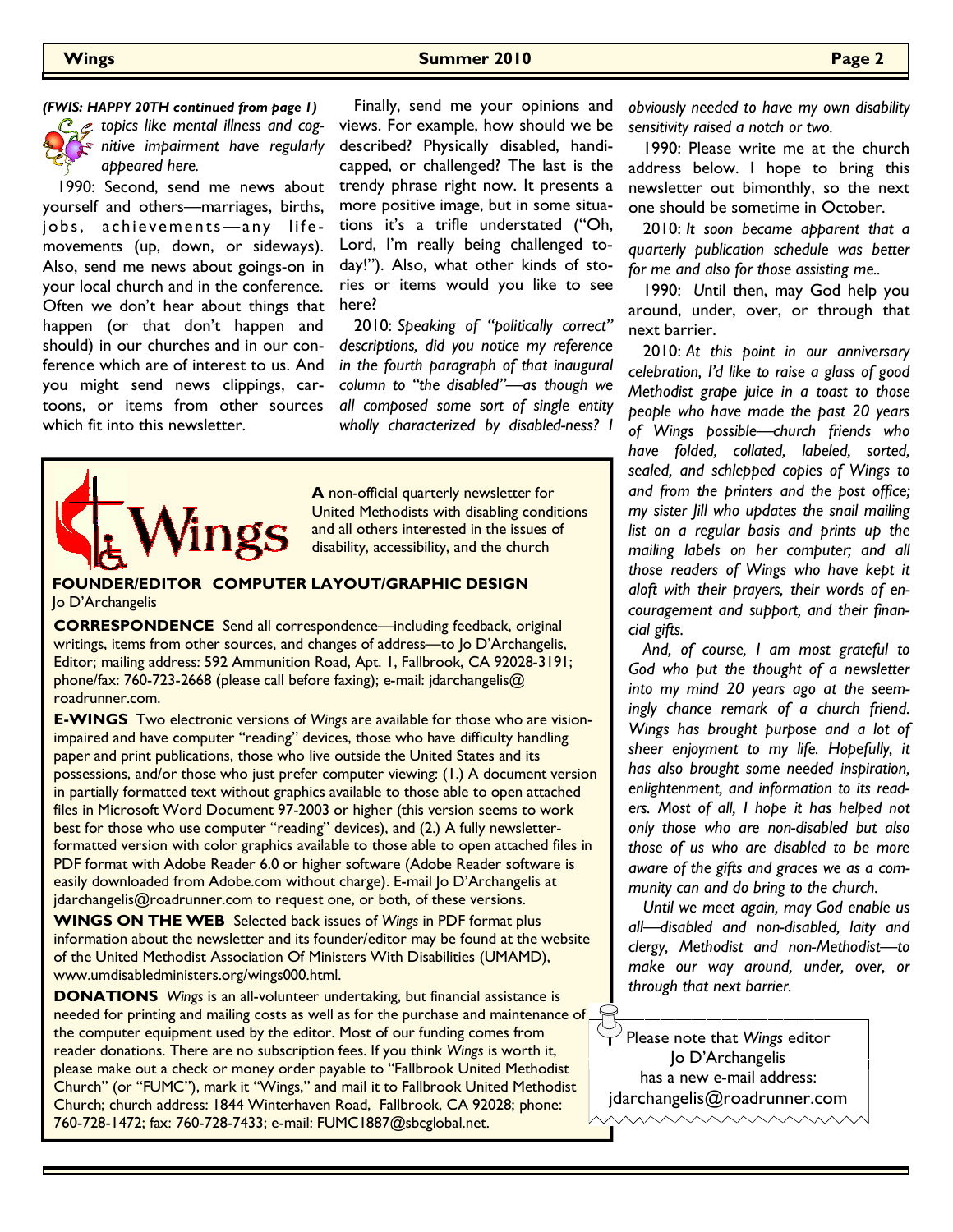

## **CHURCH EMERGENCY PLANNING FOR PERSONS WITH DISABILITIES: PART 1 By Naomi Mitchum**

*The following is the first part of a three-part series on how a church or church-related facility can plan to assist people with disabilities during an emergency.* 

Your church can become pre-<br>pared to assist persons with dis-<br>abilities in all times of emer-<br>gency—from fire, flood, hurricane, torpared to assist persons with disabilities in all times of emernado, disease pandemic to just a broken water main or massive power failure.

 We all think that an emergency will never happen on our watch or in our building or group, but we are mistaken. When it happens and we have intentionally prepared, lives can be saved. Emergency planning insures that persons with disabilities are safe, and tells them someone cares enough to prepare for their comfort zone.

 There are at least three levels to congregational preparedness for persons with disabilities:

 First, the church staff and congregation can learn how to deal with disability emergency issues occurring on the church campus.

 Second, the church can develop a way of emergency communication with persons who must shelter in place or who are shut-in because of illness.

 Third, the church can assist parents of children, youth, or adults with disabilities to prepare for congregational or community emergency.

### **FIRST: WHAT CAN THE CONGREGATION DO?**

 Each congregation needs contingency plans of action that depend on the nature of the emergency. Since the plans will vary with the locale and size of the church, we cannot copy another church's plans but need to tailor any action to the issues of the local church or in-house weekday school.

 To keep preparedness on track, one staff person or a Disaster Preparedness Committee can be responsible for overseeing preparations, with care taken to include a person or persons with disabilities or knowledge of disabilities. Ushers and church staff will usually be the first responders, but all church leaders can become prepared to aid citizens with disabilities. A Church Disaster Preparedness Survey Form\* can be used to determine disabilities and to facilitate volunteer help with equipment and open-home space. Once the forms are tallied, the Preparedness Committee, staff, and leaders are ready to include more information into their plan of action. The Preparedness Committee will need to gather facility information as well as congregational disability information and will then be ready to equip staff and other leaders.

### **EQUIP STAFF AND OTHER LEADERS**

 Staff and other leaders should know: 1. The names of persons in the congregation with disabilities and have information on them. (Are they nonverbal, have seizures, etc.)

 2. How to recognize and respond to types of seizures. The over-stimulation of a crisis event may bring on seizures in some persons with medical conditions.

 3. Who is in charge of emergency evacuation and where triage and safe gathering would be conducted.

 4. The location of designated safe areas.

 5. The location of Cardio-Pulmonary Resuscitation equipment and how to use it. Someone should also know CPR.

 6. The location of utility turn-offs for the campus and know who has authority or knowledge to turn them off and on.

 7. The location of air inflow and air conditioning switches for a shelter-inplace emergency.

 8. The permanent location of medical supplies including a large portable first aid bag. This is important whether sheltering in place or evacuating a building.

### **INFORMATION DURING CRISIS**

 Some churches keep a database for emergency preparedness, and they are sure to have it on flash drive or laptop

*(CHURCH EMERGENCY continued on p. 4)* 



#### **Standards for the Approval of Building Proposals**

1. The [District] board [of church location and building] shall require any local church in its district, before beginning or contracting for construction or purchase of a new church or educational building or a parsonage, or remodeling of such a building if the cost will exceed 10 percent of its value, to submit for consideration and approval a statement of the need for the proposed facilities [and] preliminary architectural plans... The design for renovation shall provide for equal access to people with disabilities where readily achievable and financially feasible.

**From** *Book of Discipline of the United Methodist Church 2000***, ¶2520.**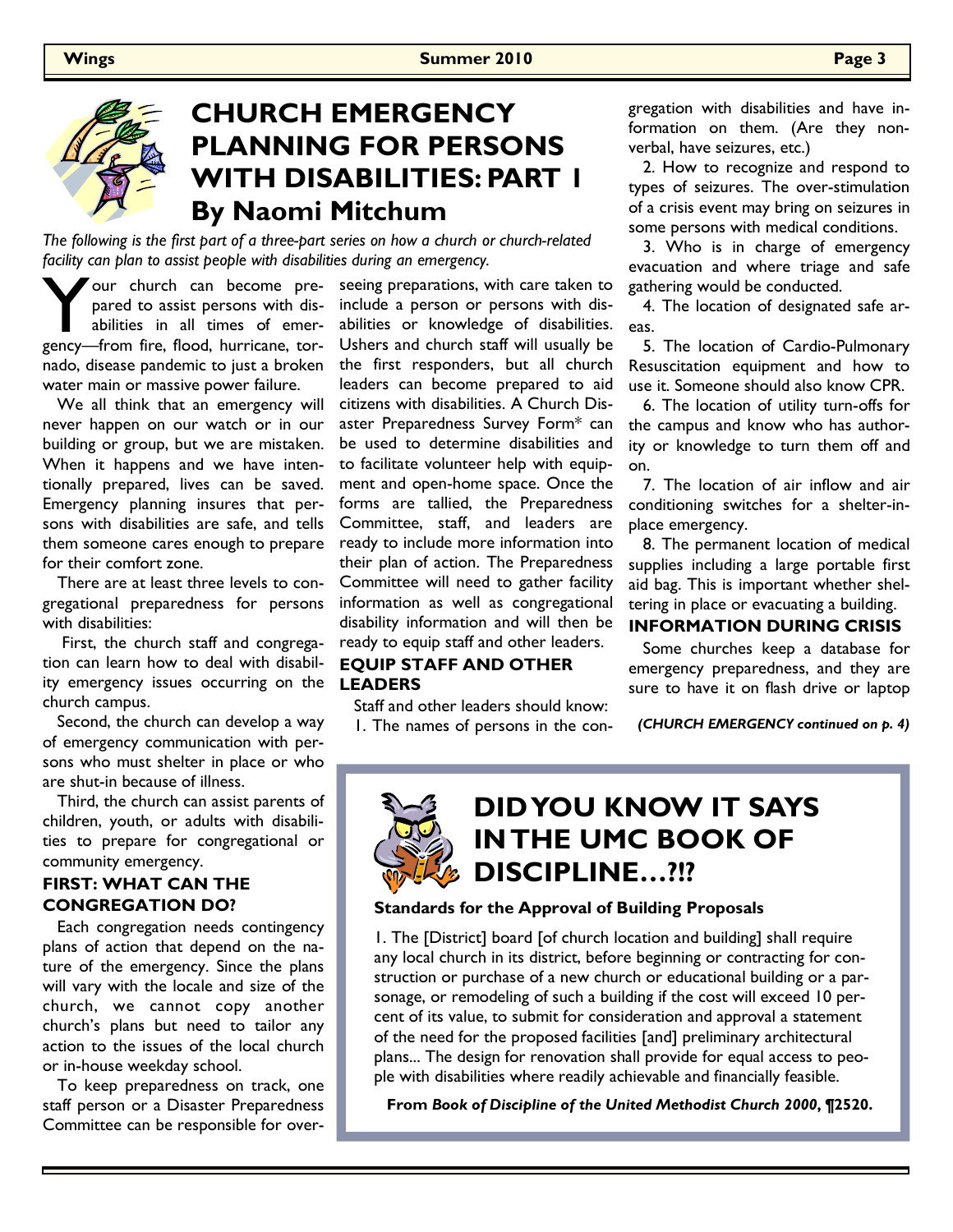$\epsilon$  as many emergencies carry a power interruption. The database allows a church to cancel functions in a disease pandemic or notify congregants or a new meeting place in case of fire or flooding. A phone tree or database allows the church to offer assistance to persons off campus. Pre-recorded assistance information should be in English and Spanish or other locally predominant language, and, to benefit persons who are deaf, telecommunication devices (TTD or TTY) should be on the phone tree.

### **Part II will appear in the Fall 2010 issue of Wings**

*\*A model Church Disaster Preparedness Survey form was included at the end of the original article. It came from a Catholic Diocese pandemic planning website that is no longer available. However, a copy of the form can be obtained from Wings as an e-mail file attachment in Word document format. If you would like a copy of the form for your church to look over, contact the editor, Jo D'Archangelis, at jdarchangelis@roadrunner.com.* 



# **BOOK REVIEW: VULNERABLE COMMUNION BY THOMAS E. REYNOLDS**

s parents of a son with disabilities, Thomas E. Reynolds and his wife know what it's like to be misunderstood by a church commuties, Thomas E. Reynolds and his wife know what it's like to nity. In *Vulnerable Communion: A Theology of Disability and Hospitality* Reynolds draws upon that personal experience and a diverse body of literature to empower churches and individuals to foster deeper hospitality toward persons with disabilities.

 Reynolds, an Associate Professor of Theology at Emmanuel College in Toronto, argues that the Christian story is one of strength coming from weakness, of wholeness emerging from brokenness, and of power in vulnerability. He offers valuable biblical, theological, and pastoral tools to understand and welcome those with disabilities.

 "A remarkable book that reveals in a compelling way that being truly human and Christian is not just accepting people with disabilities but accepting our own vulnerability by entering with them into a relationship of mutuality where each one gives and each one receives. Their place is not at the margins of society and of the church, but at the center, urging and calling us all to open up to the fundamental truth of our being; they can then become our healers. This book is essential reading for all Christians who desire to enter more fully into the vision of our loving God for our world and to become men and women of peace."

 —Jean Vanier, founder of L'Arche "This is a wonderful contribution to theological studies—a resource that any clergy interested in understanding vulnerability for ministry will go to again and again—and a theological contribution to the exploding field of disability studies."

> —Bill Gaventa, editor, *Journal of Religion, Disability, and Health*

"[The book] is an important work for theologians, ethicists, clergy, and seminary students as they reconsider assumptions about human and divine power and privilege. In placing persons with disabilities at the center of its theological conversation about God's power, Reynolds negates the 'cult of normalcy,' offers a theology of vulnerability, and encourages the church to reclaim its role in providing hospitality to those on the margins of society."

> —Kathy Black, professor, Claremont School of Theology

**Ordering information: ISBN: 57843- 177-7, 256 pp., \$24.99, available in paperback at local bookstores, and at www.amazon.com, www.christianbook. com, www.brazospress. com.** 

**Published by Brazos Press (April 2008), a division of Baker Publishing Group, 6030 East Fulton Road, Ada, MI 49301, (800) 877-2665.** 

**Adapted from DISC e-mail listserv.** 

# **TAINTED LEGACY By Patricia Adell Dickson**

Whoever breathed into your ear The slightest whisper to suggest That you were not your God's elect Most certainly was mistaken About whose all God's children are

> **From** *Alive Now* **(March/April 2010). Dickson started writing in the third grade. Her book,** *Pastels***, has been chosen for publication by Finishing Line Press.**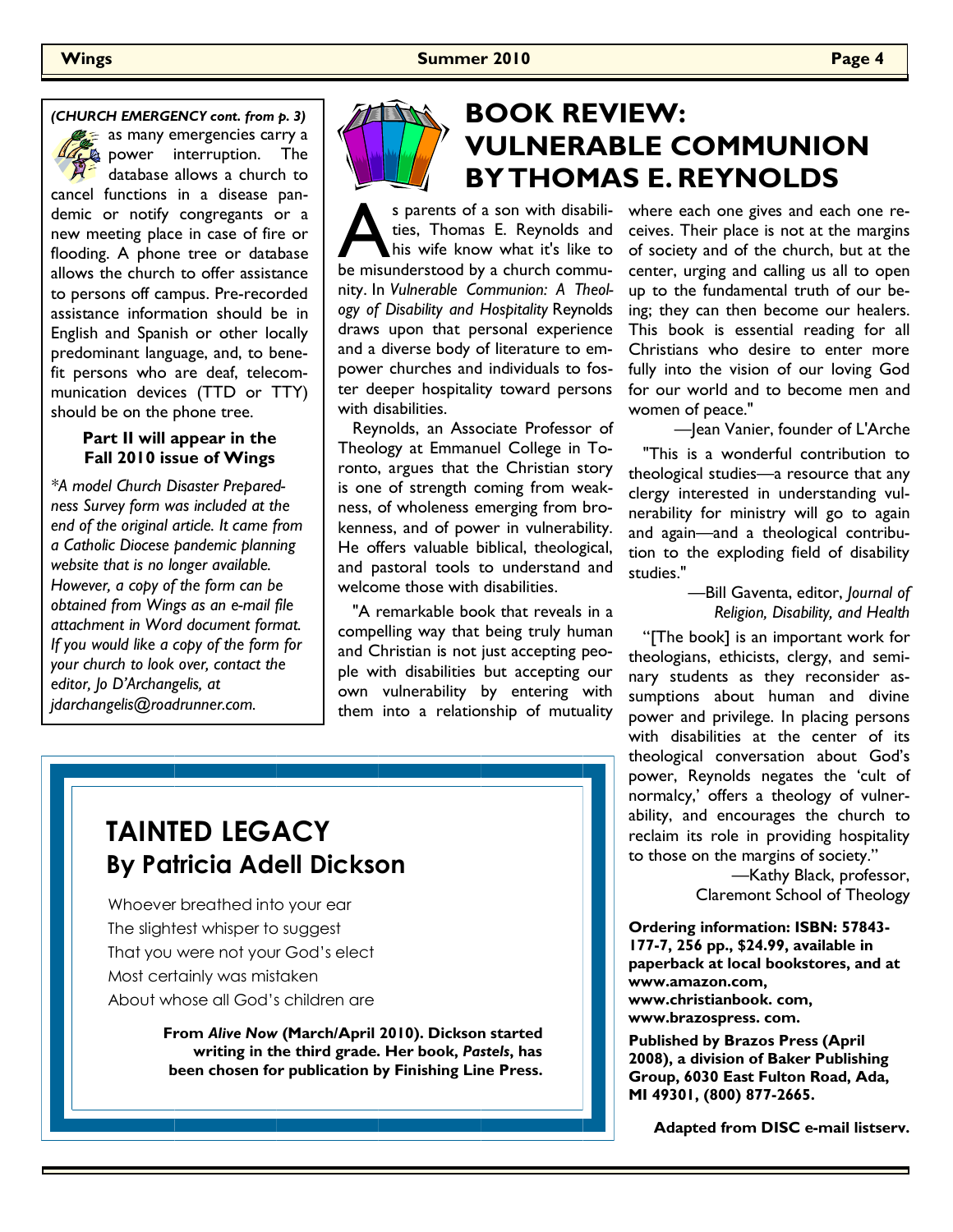

## **ADAPTING TO LIFE'S CHANGES By Rev. Jim Schoeld**

retired as a Lutheran pastor in 2001<br>after 39 years of service. My ministry<br>included congregations in Montana,<br>North Dakota. Minnesota. and Washafter 39 years of service. My ministry included congregations in Montana, North Dakota, Minnesota, and Washington. I'm married to Rachel and have four children. My C5-6 injury occurred one month after I retired, in a car accident.

 Rachel and I had retirement plans to travel with our fifth-wheel RV. We had bikes, loved swimming, knew people throughout the West with whom we had hoped to spend long visits. My guitar always went with us as we enjoyed singing around evening campfires. We planned interim ministry in the upper Great Plains where many small communities can no longer afford a full-time pastor.

 After my injury, it became very clear to me that I would have to re-invent myself. With no use of hands, torso, and legs, the motorized wheelchair brought me mobility. But without my hands, the guitar and clarinet, gardening and landscaping, barbecuing and handymen talents disappeared. While Rachel and I were too distressed to imagine a lifeafter-injury, my Rotary Club remodeled our house for accessibility. We bought a Dodge van with hand controls, lockdowns, and automatic doors.

 The van afforded me mobility and independence and helped restore some sense of value, which was surprisingly bolstered one evening when my wife and I were invited to enjoy a supper with 15 young people who were dually diagnosed. As we sat at table that evening, they asked me what I missed most since my accident. My answer included everything in my work that had been sources of fun. They told me that they hadn't known me in any of the ways I had listed and reminded me that my humor, interest, and compassion had not been affected in the accident.

 I am quite content with my reinvented itself. Now my time is spent in ways not diminished by my injury. I preach in places where the pastor is out of town. The lay people of those churches are more than willing to be "my hands" during the distribution of the bread and wine. Now, my greatest challenge comes in getting congregations to "hear the words" instead of "seeing the chair."

That challenge keeps me focused and attentive to the Gospel message, not my own survival and faith reactions. When I am asked, "Where was God? Why didn't he protect you?" my answer always begins with "Accidents happen." Since I have felt rescued at many times in my life, how can I suddenly turn against a God who has seen me through so much other stuff?

 You have to give credit to the people who wake you up and restore you. Some of my self-pity got a severe jolt while I was in the hospital after my accident. A teenager, severely injured when he was only 3 years old, asked me what I missed most. I said, "My hands." He replied, "What do you do with hands?" I had had 66 years of using very talented and trained hands! My sense of life's joys, even if altered, was awakened and challenged.

**Excerpted from "Retirement Scenarios," edit. Roxanne Furlong,**  *New Mobility* **(July 2008). Reprinted by permission from** *New Mobility***; phone: 888-850-0344; website: www.newmobility.com. Furlong is associate editor of** *New Mobility***.** 

# **O GOD, MOST LOVING COMFORTER By Thomas a Kempis**

O God,

most loving Comforter of the fainthearted, I pray that you will always turn what is evil in me into good, and what is good into what is better. Turn my mourning into joy, my wandering feet into the right path, my ignorance into knowledge of your truth, my lukewarmness into zeal, my fear into love, all my material goods into a spiritual gift, all my earthly desires into heavenly desires, all that is transient into what lasts forever, everything human into what is divine, everything created and finite into that sovereign and immeasurable good, which you yourself are, O my God and Savior. Amen. **—15th Century—**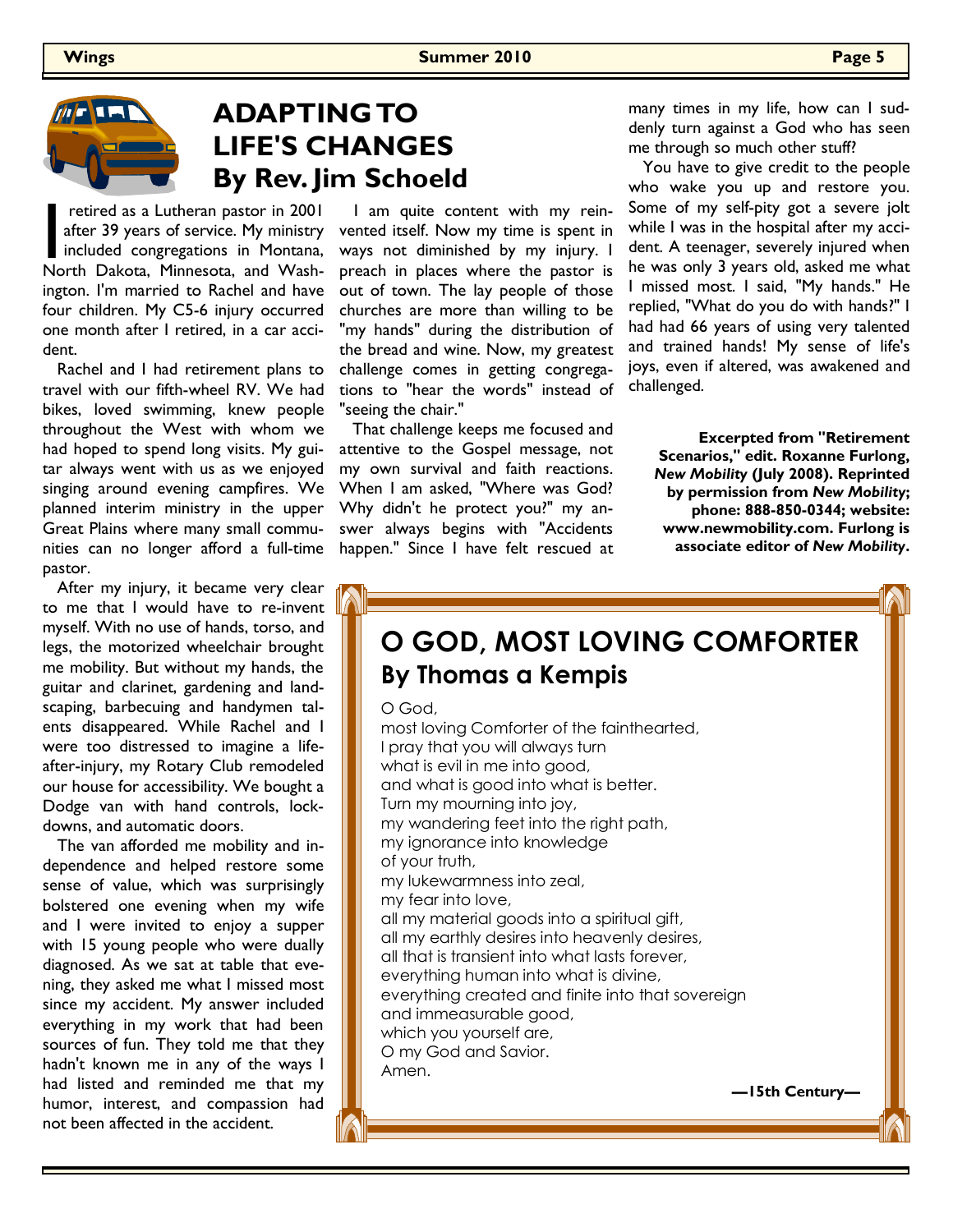## **FACING THE BLACK HOLE By Barbara Bate**

s a child<br>
prone to<br>
questions and<br>
uneasiness, I found safety and pleasure prone to questions and

sitting on a branch of the gnarled apple tree at the end of our street. After a family squabble, I would climb up, sit on a limb, watch robins, and eat the wormfree sections of green apples while I calmed down. In that season of my life sitting on a branch was a reliable source of comfort.

 Twenty-five years later, as a doctoral student at the University of Oregon, there were no apple trees in sight--no place of calm, indoors or out. Peace of mind seemed impossible. I felt as if my whole body were inhabited by darkness, a deep black hole. Deeply ashamed after the breakup of my marriage and the moving away of several dear friends, and convinced that my despair would never lift, I made plans to end my life. I had to stop the pain of

### **SILENCE, FRENZIED, UNCLEAN SPIRIT By Thomas H. Troeger**

"Silence, frenzied, unclean spirit!" cried God's healing Holy One. "Cease your ranting! Flesh can't bear it; flee as night before the sun." At Christ's words the demon trembled, from its victim madly rushed, while the crowd that was assembled stood in wonder, stunned and hushed.

Lord, the demons still are thriving in the gray cells of the mind: tyrant voices, shrill and driving, twisted thoughts that grip and bind, doubts that stir the heart to panic, fears distorting reason's sight, guilt that makes our loving frantic, dreams that cloud the soul with fright.

Silence, Lord, the unclean spirit in our mind and in our heart; speak your word that when we hear it, all our demons shall depart. Clear our thought and calm our feeling; still the fractured, warring soul. By the power of your healing make us faithful, true, and whole.

> **For music see** *United Methodist Hymnal* **#264;** *Voices United* **#620;** *New Century Hymnal* **#176.Text: Thomas H. Troeger. From** *Borrowed Light* **© 1994 Oxford University Press, Inc. Used by permission. All rights reserved. Re-printed in** *Alive Now* **(Jan-Feb 2009).**

being a weak, worthless failure.

 Three caring friends intervened, and over the weeks that followed they put me on the path toward light and hope. With the help of effective medicines and wise mentors, I recognized the many reasons I had to live. I have been able to thrive most of the time doing the thirty years that followed.

 An important event in my continuing recovery was meeting Tom Troeger in 1984 and hearing the lyrics of his hymn "Silence, Frenzied, Unclean Spirit." I knew at once that stories like my own were and are legion: "Silence, Lord, the unclean spirit in our mind and in our heart."

 What were the unclean spirits so often referred to in the stories of Jesus' healings? They could have been ailments such as cerebral palsy, tics, or other medical illnesses we have learned to name and tame. They may have been complex physical and psychological problems that unraveled the lives of individuals. Then as now, maladies with no single label had the capacity to topple a person's spirit, mind, and body.

 The story of the Gerasene demoniac, a man processed by demons (Luke 8:26- 39) feels completely familiar to me. Though I was not chained or shackled during my periods of depression, I often felt as far from community as if I were living in a cemetery or in the tombs. Death felt palpable, close, inevitable, and at times even inviting.

 The Gerasene man behaves in a way that many of us would call insane: he is naked, shouting incoherently, out of control, and living in isolation. Yet Jesus responds not to his behavior or external features but to the alien voices that are coming out of the man's mouth. Jesus hears the voices, releases the man from torment, and returns him to himself. Clothed and in his right mind, he sits peacefully alongside Jesus. To this man, Jesus' healing has come as the light of the world, helping to free him and bring him back into life.

*(BLACK HOLE continued on page 7)*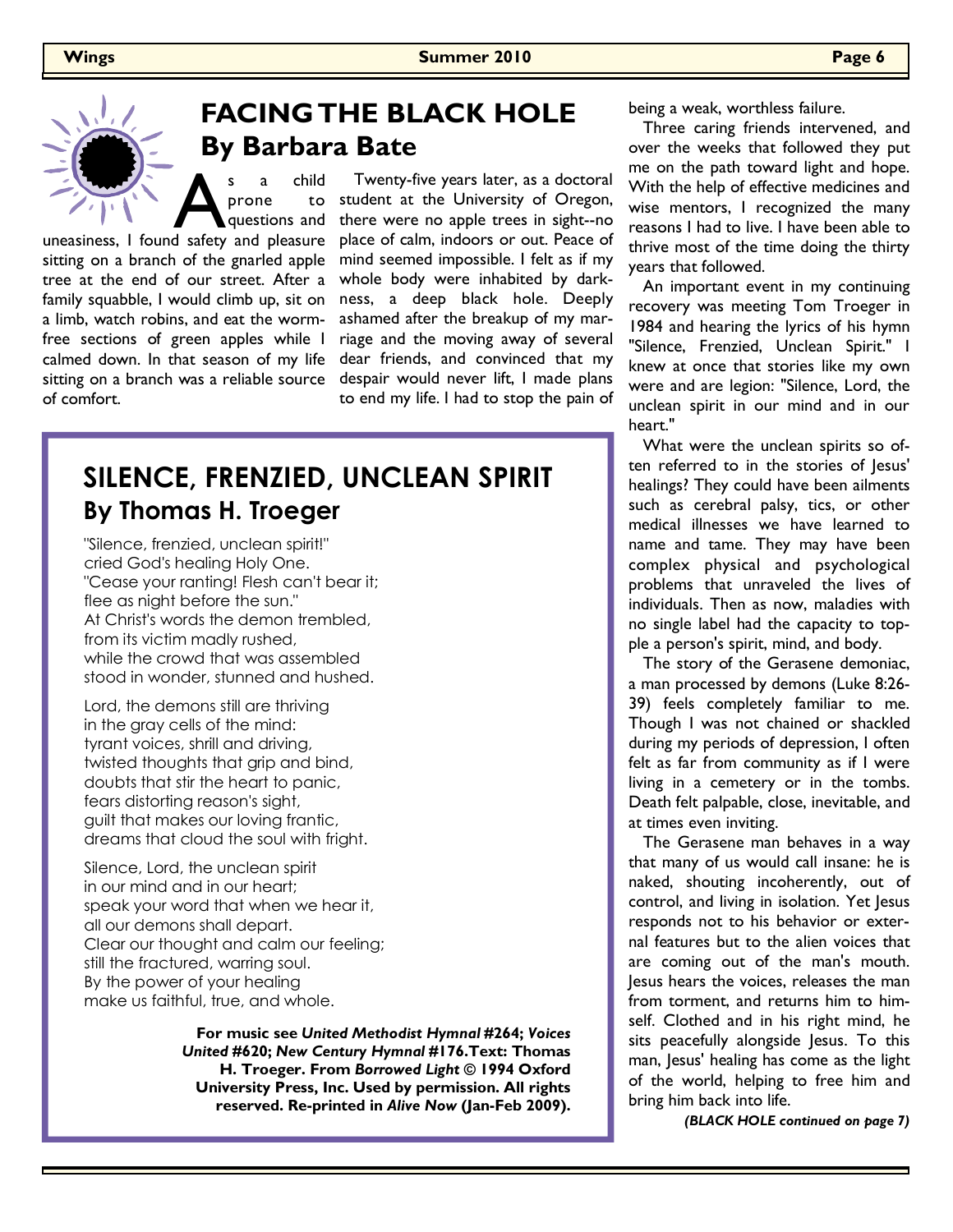### **Wings Summer 2010 Page 7**

### *(BLACK HOLE continued from page 6)*

 $\sqrt{2}$  In my experience the meta- $\equiv$  phor of light is meaningful not  $\overrightarrow{p}$  only as contrasted with darkness but also in terms of weight. I have felt an "inner black hole" of endlessly empty outer space. Paradoxically I also struggled with the sensation of a heavy weight in the middle of my body, making it difficult to move any distance--from a chair to a telephone, or from my bed to the hall.

 People who have lived with clinical depression for a long time know that it is physical, emotional, spiritual- total. Today's clinicians might use terms such as "disassociation" or "paranoia" to diagnose the Gerasene man's particular demon. Either way, in Jesus' time and in our time, those who struggle against the darkness, the heaviness, the demons, are searching for the light.

 I am not "cured." Tom Troeger wrote "the demons still are thriving in the gray cells of the mind." Whenever I listen to a person dealing with deadening, long-term depression or mood swings, memories of that inner black hole return. The isolation, fear, and stigma that keep people at a distance are still present around us.

 Yet connections to community serve as a profound force for healing. Jesus' invitation to the healed man to go tell his story back home is exactly the message worth sending today. The millions of us recovering from inner demons become healthier when we tell our stories in a safe environment. Those who live around us, often fearing to admit their own inner darkness, can experience the light of compassion and the truth that frees us for true community.

**From** *Alive Now* **(Jan-Feb 2009). Bate plays music, writes, and leads retreats from Ocean Park, Wash. She is president of the Washington state board for the National Alliance on Mental Illness (NAMI).** 

### **ELEVATOR AND LIFT PROJECTS**

O l d e r<br>
of d e r<br>
of d d e r<br>
of d d e r<br>
were usually<br>
built with many staircases but no elevac h u r c h e s were usually tor. As members of these older

churches age, they find the stairs increasingly difficult to climb. Often they stop coming to church. To respond to the problem,

churches form an elevator committee to fund an answer. It is a daunting task. The number one cause of poor performance by these committees is failure to study the problem thoroughly. Here are some rules that can save time and money:

 1. Include people on the committee who live with disabilities, have electrical and mechanical knowledge, have experience of project management, have knowledge of accounting. Create a plan for communicating each project step to the congregation.

 2. In worship, bless the committee and covenant to support their service.

 3. Do a thorough needs assessment. Identify who will use the elevator, how often, for what purposes, and how much weight it must bear. How will traffic patterns be effected? How many levels must be serviced? What new opportunities for ministry will an elevator create? Visit other churches with elevators. Ask them about the needs tion. they met.

on assessed needs, determine and document the criteria the elevator design must meet. These criteria will help you decide whether to choose an elevator or lift. Create a budget and fund-raising plan.

 5. With your design document in hand, visit several architects with experience designing ADA compliant sanctuaries. Ask for referrals to former clients. Ask if the architect works with an elevator company. In addition, take your design to your city inspector. Ask your inspector about codes that apply to your project.

 6. With information you learned from step 5, review your needs assessment and design criteria. Make necessary changes. Don't be in a rush. It's easier to change a document than an elevator.

 7. Choose an architect who works with an elevator company or an elevator company that works with an architect. Identify one person in the firm to deal with. Designate one committee person to do all the communication with the firm.

 8. Start construction. Stay in constant touch with the firm and the city inspector. Don't assume the firm knows the code. Keep the inspector informed and be respectful.

9. Dedicate and celebrate the installa-

**From** *DAMI NEWS***, the newsletter of Disability Awareness Ministries, Inc.**

4. Create the design criteria. Based

### **ON ALONENESS**

Il human beings are alone. No other person will completely feel like we do, think lie we do, act like we do. Each of us is unique, and our aloneness is the other side of our uniqueness. The question is whether we let our aloneness become loneliness or whether we allow it to lead us into solitude. Loneliness is painful; solitude is peaceful. Loneliness makes us cling to others in desperation; solitude allows us to respect others in their uniqueness and create community....

> **—Henri Nouwen— From** *Bread For The Journey***; Harper (San Francisco: 1997).**